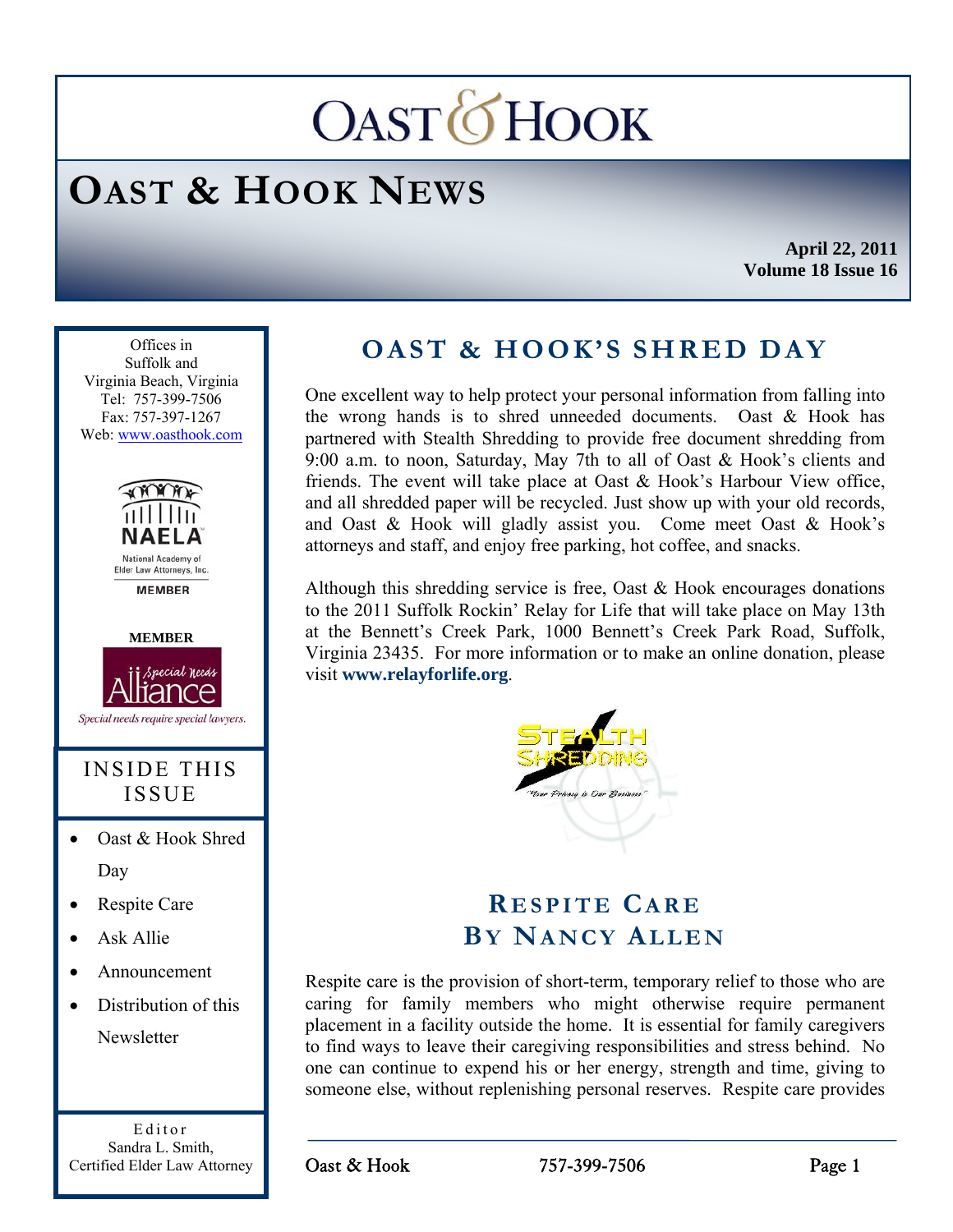this relief, and allows caregivers to maintain their loved ones at home longer. Many caregivers consider taking a break to be the most important thing they can do for themselves in order to sustain their ability and desire to care for someone else.

Traditional respite care is usually provided on a sporadic basis, for several hours once or twice a week or a few times a month during daytime hours, allowing the family caregiver time to run errands, go to the doctor, have lunch out with a friend or just go for a walk. Respite care is not usually used to substitute for a family caregiver who is still working full time outside of the home.

Unfortunately, most caregivers don't realize they are in need of respite care until there is a crisis. Many family caregivers do not see themselves as being entitled to a break, or they are reluctant to let others know that they cannot manage the demands of caregiving without help. Without respite care, not only can families suffer economically and emotionally, but caregivers themselves may face serious health and social risks as a result of the stress associated with continuous caregiving. Respite care can help reduce the likelihood of verbal or physical abuse by decreasing caregivers' stress levels. When family caregivers take the time to refuel and refresh, they can lessen their frustration and possibly feel more patient with their care receivers as well. Respite care also improves the quality of life for the person needing care, by providing this person valuable interaction with a new caregiver and the opportunity to get used to someone beside the family caregiver.

Respite care can be used in conjunction with hospice care, and people often confuse respite care with hospice care. Hospice care is a Medicare benefit for those with a terminal prognoses of six months or less, and it focuses on comfort and quality of life rather than cure. Respite care can supplement hospice care so that the family caregiver can benefit from additional time off during an intense period of caregiving.

Virginia Beach Respite Care for the Elderly, a division of the Senior Adult Services Unit of the City of Virginia Beach Department of Human Services, provides in-home respite care to individuals in Virginia Beach who reside with their primary caregiver. A caring, kind and dependable adult sitter/trained respite caregiver can provide socialization and supervision to an individual 60 years or older for three hours or more at a time. While personal care is not provided (e.g., bathing and toileting), the respite caregiver does provide quality companionship and stimulation to the care receiver, assures safety, assists with meals, and supports the family caregiver.

Virginia Beach Respite Care for the Elderly is an in-home service with a sliding scale fee based on the care receiver's income (or care receiver and spouse, if married.) The hourly fee ranges from \$3.00 to \$8.00. This care can be used regularly or sporadically to meet the needs of the family.

Virginia Beach Respite Care for the Elderly also sponsors two monthly support groups for caregivers. The groups are open to everyone – you do not need to be using respite care services to attend. They are on-going and provide a comfortable setting in which caregivers can honestly share their frustrations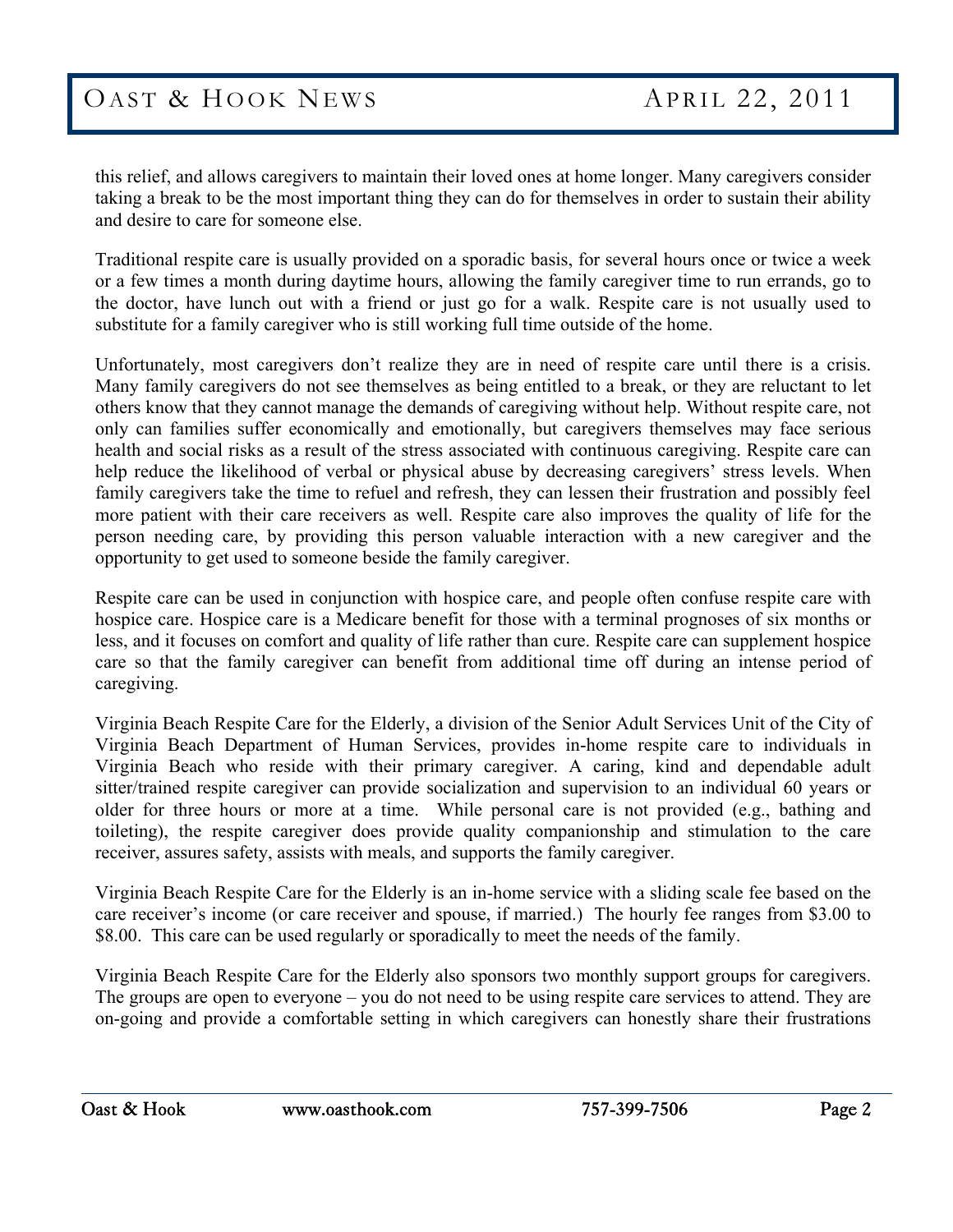and fears, obtain helpful information about area resources, and, most importantly, find out that they are not alone. The groups meet at:

The Central Library, 4100 Virginia Beach Boulevard, Virginia Beach, Virginia, from 10:00 a.m. to noon the second Wednesday of every month. (Entrance to the library before formal opening time at 10:00 a.m. can be accessed through the back/side door).

The Virginia Beach Fire Administration Office, Building 21 Conference Room, Virginia Beach Municipal Center, from noon to 1:00 p.m. the third Friday of each month. This office is located near the intersection of North Landing Road and City Hall Avenue.

For more information about Virginia Beach Respite Care for the Elderly, including the support groups, please phone Nancy Allan at 757-385-4135.

If the family resides in Norfolk, Portsmouth, Chesapeake, Suffolk, or on the Peninsula, then Catholic Charities can provide respite care. Catholic Charities provides the same type of respite care program as Virginia Beach Respite Care at a comparable cost. Catholic Charities' services are available to anyone in these named localities, and you do not have to be Catholic in order to use them. For more information about respite care in these localities, please phone Jeanette Heiney at 757-456-5136.

*Ms. Allan is the Respite Care Coordinator for Virginia Beach Respite Care for the Elderly.* 

The attorneys at Oast & Hook can assist clients with their estate, financial, insurance, long-term care, veterans' benefits and special needs planning issues.

### **Ask Allie**

O&H: Allie, we've heard that having pets can provide benefits to seniors. Please tell us about it.

Allie: Sure! An article in *Cat Fancy* magazine described the results of several studies regarding positive effects of pet companionship. One study of Medicare recipients revealed that seniors who had pets have shorter hospital stays and lower health care costs than those who did not have pets. Another study concluded that some elderly women who had pets had higher morale, less loneliness, less agitation, more optimism, and higher activity levels than elderly women who did not have pets. Pets can help seniors feel needed, and if a senior has a strong bond with a pet, then the pet can provide social support and companionship. One study compared elderly individuals who adopted cats with those who had not. Those with cats were less lonely, less anxious, and less depressed then those without cats. They also had lower blood pressure and less need for medication. Those who were the most attached to their cats had the greatest health benefits. That is really good news. I hope that more seniors are able to adopt pets – sounds like that would benefit both the senior and the pet! Time to find my mom and play. See you next week!